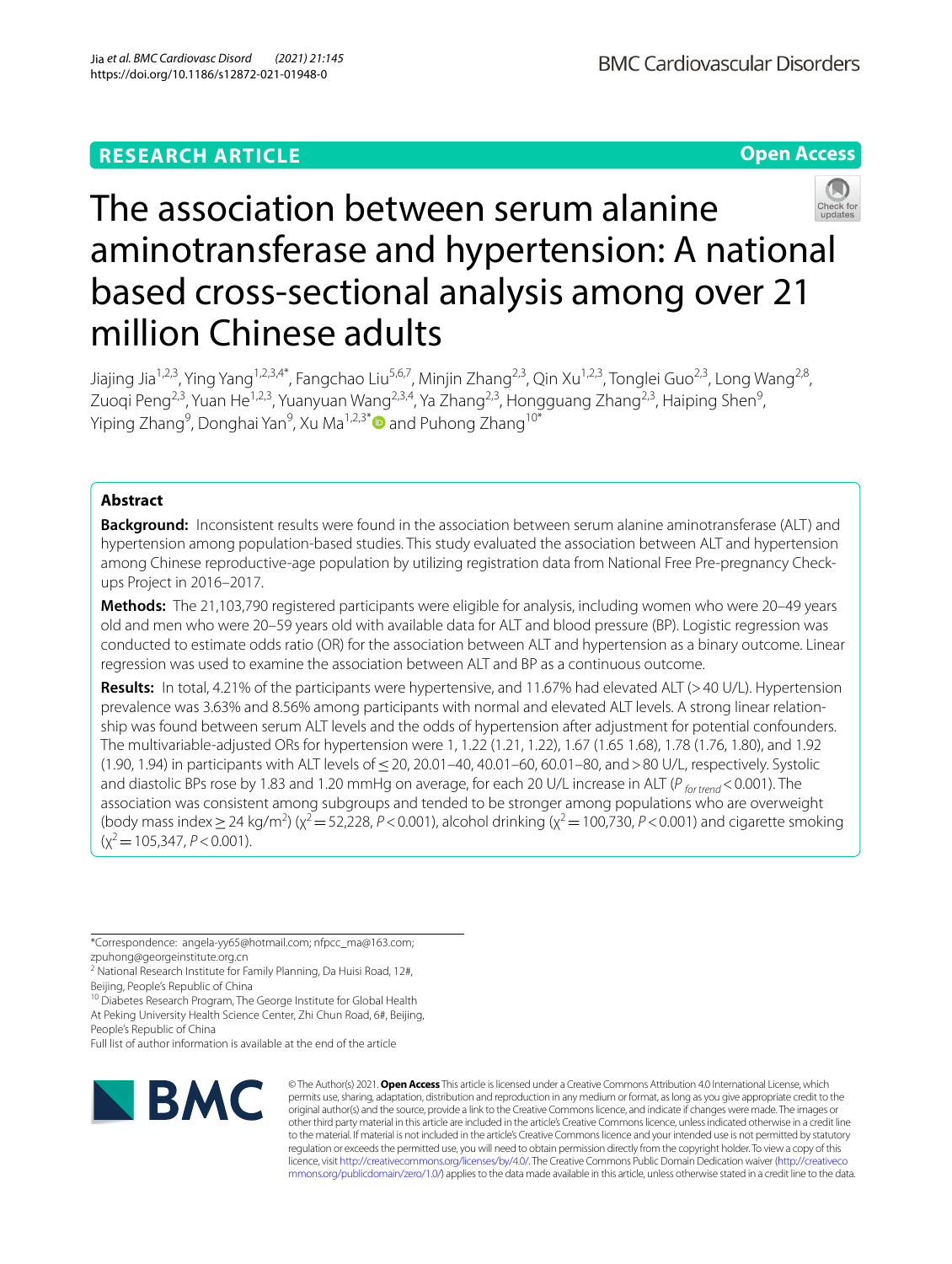**Conclusions:** Our cross-sectional analysis suggested a linear association between serum ALT and hypertension or BP, which indicated that abnormal liver metabolism marked by elevated serum ALT could play a role in hypertension or elevated BP condition.

**Keywords:** Alanine aminotransferase, Hypertension, Blood pressure, China, Cross-sectional study

#### **Background**

Serum alanine aminotransferase (ALT), a sensitive and simple indicator for liver injury in clinical practice [\[1](#page-10-0)], was demonstrated to be closely related to obesity [\[2](#page-10-1)], fatty liver  $[3]$  $[3]$  $[3]$ , type 2 diabetes mellitus  $[4]$  $[4]$  $[4]$ , and metabolic syndrome (MetS) [\[5](#page-10-4)[–7\]](#page-11-0) in recent decades. With the increasing prevalence of these metabolic disorders, the association between ALT and metabolic diseases has attracted considerable interest. Moreover, elevated serum ALT is a new biomarker in predicting the incidence of cardiovascular disease (CVD) and poor cardiac risk profle [[8](#page-11-1)[–10](#page-11-2)]. As a risk factor of CVD, hypertension is not only an important component of MetS but also has similar risk factors related to metabolic diseases [[11\]](#page-11-3).

However, inconsistent results have been found in population-based studies between ALT and hypertension [[12–](#page-11-4) [14\]](#page-11-5). Some studies revealed that plasma ALT was related to blood pressures (BP) [[15\]](#page-11-6), and the prevalence of hypertension was obviously increased with serum ALT levels [[16\]](#page-11-7). Other studies did not reveal a substantial association between serum ALT and hypertension because of small sample size [[13,](#page-11-8) [17](#page-11-9)] or multiple metabolic confounding risk factors in research objects [\[17](#page-11-9)]. Meanwhile, a gender diference was found, the association between ALT and hypertension or BP levels was only discovered among males  $[18]$  $[18]$ . Therefore, no convincing evidence for the association between serum ALT levels and hypertension as well as BP existed. It is essential to investigate the possible association in a large population and fll the gap of existing research. In this study, we examined the association between serum ALT and hypertension and BP among over 21 million reproductive-aged people based on the National Free Pre-pregnancy Checkups Project (NFPCP).

#### **Methods**

#### **Study design and population**

This cross-sectional study was aimed to assess the association between serum ALT and hypertension as well as BP by using registration data of NFPCP from 2016 to 2017. NFPCP is a national registry project initiated by the Ministry of Finance and National Health Commission of China since 2010 and extended to 2907 counties or districts across 31 provinces in mainland China after  $2013[19, 20]$  $2013[19, 20]$  $2013[19, 20]$  $2013[19, 20]$  $2013[19, 20]$ . The purpose of this project was providing free preconception health examination and health consultancy service for reproductive-age couples with pregnancy intentions to promote maternal and infant health in rural areas and gradually expanded to urban resident couples. Even after the expansion, the NFPCP still mainly focused on rural areas. More details about the design, organization, and implementation of NFPCP have been described previously [[19\]](#page-11-11). All participants from NFPCP provided written informed consent before participation. This study was approved by the Institutional Research Review Board of the National Research Institute for Family Planning.

All participants in NFPCP between 2016 and 2017 were selected as the study population. Eligible participants were women aged 20–49 years and men aged 20–59 years with available data on BP and ALT. Participants were excluded if they have a self-reported history of chronic nephritis ( $n=5294$ ) or heart disease ( $n=9465$ ) or have taken any medication (*n*=557,038). Participants with ALT more than 500 U/L were also excluded (*n*=3800), due to acute liver injury, such as hepatic shock, is always accompanied by extremely high ALT levels.

#### **Data collection**

A uniformed protocol with a standard questionnaire was used by trained staf to collect the information of participants in preconception examination, including sociodemographic characteristics, medical history, medication history, pregnancy history, family history of diseases, lifestyles, and socio-psychological factors. Sociodemographic characteristics include age, ethnicity, area, education, and occupation. Medical history covers the history of diseases, such as hypertension, heart disease, diabetes, thyroid disease, chronic nephritis, and epilepsy. Medication history contains information on medication, vaccination, and birth control measures. Pregnancy history consists of menarche age, menstrual cycle, history of pregnancy, and adverse pregnancy outcomes. Family history of diseases involves thalassemia, hemophilia, congenital heart disease, diabetes, and Down syndrome. Lifestyles comprise questions on the participant's food preference, smoking and drinking habits, and exposure to hazardous substances at work. Socio-psychological factors include stresses from life or work, tense relationships with relatives or colleagues, fnancial stress, and unpreparedness for pregnancy.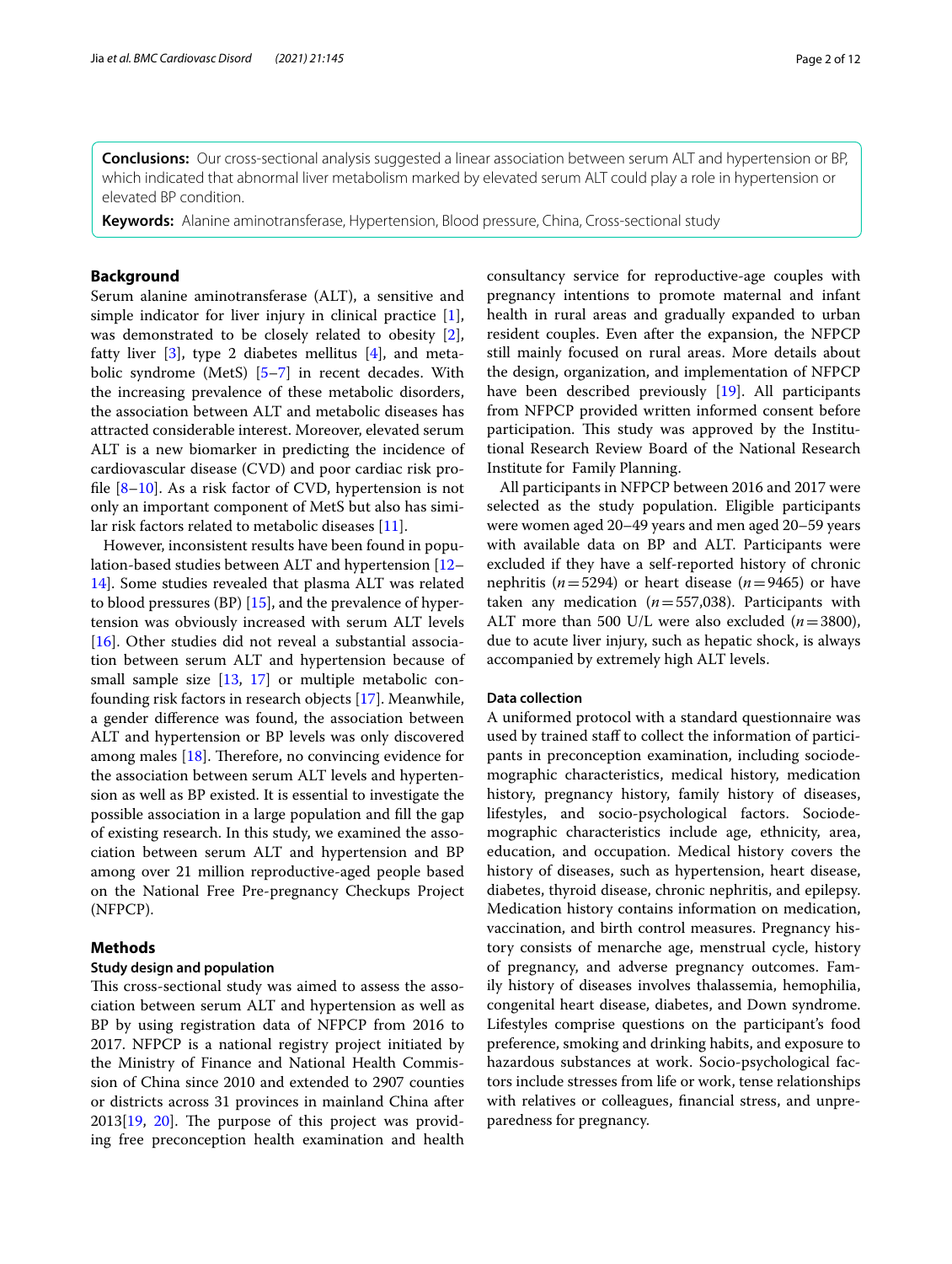Physical examinations and routine clinical laboratory examinations were performed by experienced doctors who had been trained according to standard clinical operational guidelines. Height and body weight were recorded from electronic height and weight measurement equipment for hospitals. Seated BP was measured on the right arm by physicians using an electronic sphygmomanometer in a quiet room according to the Guidelines for Physical Examination of the NFPCP. Under the notice of not drinking cafeinated beverages and keeping a light diet 3 days before the examination, a single occasion of BP measurement was taken after resting for 10 min. Blood samples after 8 h of fasting were taken and immediately stored at 4–8 °C for laboratory tests, including ALT, blood glucose, and hepatitis B surface antigen (HBsAg), within 24 h. Blood glucose was only measured among women. The specimens were tested in a local laboratory by experienced medical laboratory specialists in accordance with the National Guide to Clinical Laboratory Procedures. ALT concentration was detected using an automatic biochemical analyzer by measuring the absorbance change in nicotinamide adenine dinucleotide at 340 nm after the serum was reacted with the substrate. All procedures were conducted in local maternal and childcare service centers. After the preconception examination was completed, all data were uploaded and stored on the remote server of the NFPCP medical service information system which was developed and operated by National Research Institute for Health and Family Planning. A random sampling check was performed twice a year by The National Center of Clinical Laboratories for Quality Inspection and Detection in China to ensure the consistency of clinical results in laboratories.

#### **Defnitions**

In the current analysis, ethnicity was categorized as "Han" and "others," area was sorted as "rural" and "urban," and education level was classifed as "below high school" and "high school or above." Body mass index (BMI) was calculated as weight in kilograms divided by height in square meters. Participants with BMIs of < 18.5, 18.5–23.9, 24–27.9, and  $\geq$  28.0 kg/m<sup>2</sup> were regarded as underweight, normal, overweight, and obese, respectively, based on the guideline for Chinese adults. Average salt consumption among provinces was classifed as 3 groups according to per capita iodized salt consumption released by China Public Health Statistical Yearbook 2019 [\[21\]](#page-11-13), including less consumption (Gansu, Jiangxi, Tianjin, Chongqing, Hubei, Ningxia, Guizhou, Shanxi, Fujian, and Jilin), moderate consumption (Sichuan, Heilongjiang, Hunan, Henan, Hebei, Guangxi, Zhejiang, Shaanxi, Shandong, and Shanghai), and higher consumption (Hainan, Inner Mongolia, Anhui, Guangdong,

Beijing, Jiangsu, Yunnan, Qinghai, Liaoning, Sinkiang, and Tibet). Drinking status and smoking status were both classifed as "Yes" or "No" as reported by the participants. Having overall stress was self-reported as having at least one of the four types of stresses: "Life or work stress," "Tense relationship with relatives or colleagues," "Financial stress," or "Still not ready for pregnancy." Fasting blood glucose was classified as normal  $(\leq 6.1 \text{ mmol/L})$ or 110 mg/dl) and elevated (>6.1 mmol/L or 110 mg/dl) levels. HBsAg status was defned as positive or negative according to HBsAg tests.

In addition to numeric ALT concentrations, ALT concentrations were classifed into two levels (Group I), namely normal ALT ( $\leq$  40 U/L) and elevated ALT (>40 U/L)  $[10]$  $[10]$ . To further assess the association between different ALT levels and hypertension, ALT was also split into fve categories (Group II) with an increment of 20 U/L from the lowest level  $(\leq 20 \text{ U/L})$  to the highest level (>80 U/L) to support the analysis of its linear relationship with BP or hypertension.

Hypertension was defned as systolic blood pressure (SBP) > 140 mmHg or diastolic blood pressure  $(DBP) \geq 90$  mmHg at seated BP measurement according to WHO diagnostic criteria [\[22](#page-11-14)].

#### **Statistical analysis**

Baseline characteristics were described using mean values and standard deviation, median and interquartile range, or numbers and percentages. The *t*-tests or  $\chi^2$ tests were performed to evaluate the diferences between normotensive and hypertensive groups. The strength of associations (odds ratios [OR], and the 95% confdence interval [95% CI] of OR) between ALT and hypertension were assessed using age–sex–adjusted and multivariable-adjusted logistic regressions. Covariates in the multivariable-adjusted logistic regression included general characteristics (age, gender, ethnicity, area, education, and BMI), life behaviors (average salt consumption), history of disease (diabetes), HBsAg status, and psychological stress. In addition, the association of ALT levels and hypertension was reassessed among women after adding blood glucose into the covariates.

The age– and sex–adjusted least square means of SBP and DBP across diferent ALT levels were calculated to illustrate the differences of BPs among ALT levels. The associations between ALT and SBP or DBP were estimated by multivariable-adjusted linear regression in which covariates included were the same as the multivariable-adjusted logistic regression.

Subsequent statistical analyses, including subgroup analyses, interaction analyses, and sensitivity analyses, were performed to test the interaction and robustness of the association between ALT and hypertension.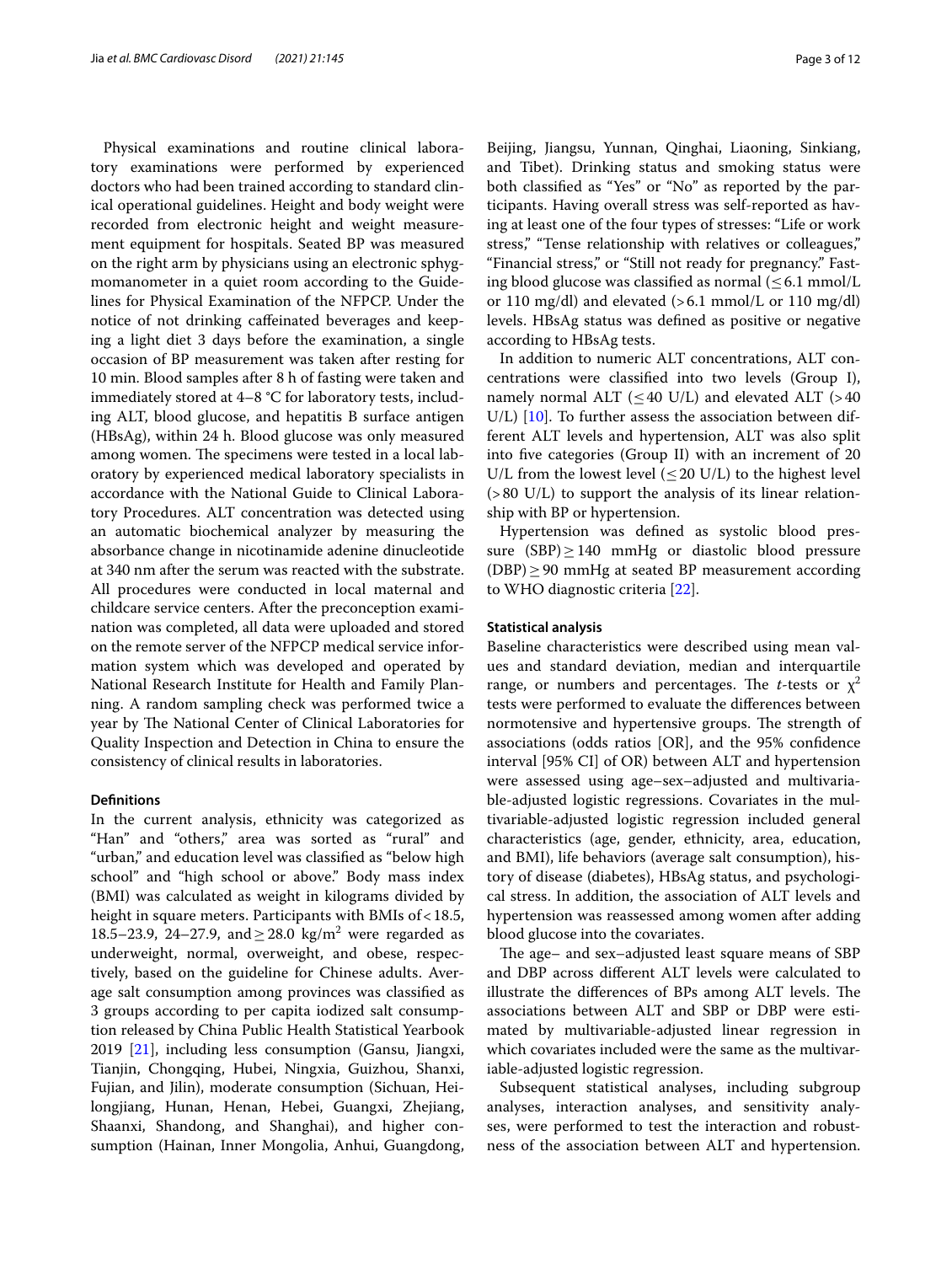Subgroup analyses were used to verify the consistency of association among diferent populations after adjustment for multiple covariates, and then the possibility of efect modifcation has been tested using the Cochran-Mantel–Haenszel approach with Bonferroni-adjusted *P*-value to compare the diferences of ORs for hypertension. After that, the efects of possible modifers and ALT levels were stratified into  $2 \times 2$  cross-tables to evaluate additive interactions by multiple indicators, including the relative excess risk due to interaction (RERI), the proportion of disease among those with both exposures that is attributable to their interaction (AP[AB]) and the synergy index (S) [\[23](#page-11-15)]. Multiple sensitivity analyses were also conducted to assess the robustness of the observed association between ALT and hypertension including redefned hypertension [SBP≥130 mmHg or DBP≥80 mmHg] in logistic regression models by using the new classifcation recommended of American Heart Association in 2017 [[24\]](#page-11-16) and removing important modifiers in the multivariable-adjusted logistic regression model in turn. Lastly, the shape of the association between ALT and hypertension was presented by multivariable-adjusted restricted cubic spline models with "rms" package[\(https://cran.r-proje](https://cran.r-project.org/web/packages/rms) [ct.org/web/packages/rms](https://cran.r-project.org/web/packages/rms)). All analyses were performed in R software 3.5.0.

#### **Results**

Overall, 24,085,722 people, including 11,986,918 women aged 20–49 years and 12,098,804 men aged 20–59 years, participated in NFPCP in 2016–2017 nationwide. Finally, 21,103,790 participants, including 10,095,225 men (47.84%) and 11,008,565 women (52.16%), were eligible for this cross-sectional study. The flowchart of participant recruitment is provided in Fig. [1.](#page-3-0)

The average age of the enrolled population was  $29.55 \pm 6.19$  years old. Most of the participants belong to the Han ethnicity (87.98%) and came from rural areas  $(86.95\%)$ . The prevalence of hypertension was  $4.21\%$ (887,509 out of 21,103,790) in the total population, 2.59% (285,455 out of 11,008,565) in women, and 5.96% (602,054 out of 10,095,225) in men. Compared with normotensive participants, people with hypertension were more likely to be older; less educated; with higher salt consumption, frequent alcohol drinking, and heavy smoking; have higher BMI, ALT, and blood glucose concentrations; and sufered from diabetes and psychological stress (Table [1\)](#page-4-0).

The median ALT concentration was 20.00 U/L (IQR: 15.70) among the total population and signifcantly higher ( $W = 67,846, P < 0.001$ ) in the hypertensive group (26.00 U/L, IQR: 22.80) than in the normotensive group (20.00 U/L, IQR: 15.00). According to the standardized β value in the multivariable-adjusted logistic regression 21,103,790 participants were included in the primary analysis diseases

9,465 participants self-reported have heart

<span id="page-3-0"></span>**Fig. 1** Flowchart of the study population in the association between serum alanine aminotransferase and hypertension

model, the specifc contribution of continuous ALT to hypertension ranked ffth among 11 common cardiovascular risk factors after BMI, age, excessive salt consumption, and gender. The association between continuous ALT concentrations and hypertension odds was essentially linear (*t*=176.92, *P*<0.001, Fig. [2](#page-5-0)). With each increase of ALT concentration (1U/L), the odds of hypertension increased by  $1\%$  (OR = 1.01; 95% CI = 1.01–1.01) (Table [2\)](#page-5-1).

Moreover, as a categorized variable, a total of 2,463,734 people had elevated ALT level (>40 U/L), which accounted for 11.67% of all participants. The prevalence of hypertension was  $3.63\%$  (95% CI=3.62–3.64) and 8.56% (95%  $CI = 8.52 - 8.60$ ) in people with normal and elevated ALT levels, respectively. The multivariableadjusted OR of hypertension was 1.55 (95%  $CI = 1.54-$ 1.56) in participants with elevated ALT level compared with normal ALT level. In addition, the multivariableadjusted ORs for hypertension were 1, 1.22 (1.21, 1.22), 1.67 (1.65, 1.68), 1.78 (1.76, 1.80), and 1.92 (1.90, 1.94) in participants with ALT levels of  $\leq$  20, 20.01–40, 40.01–60,

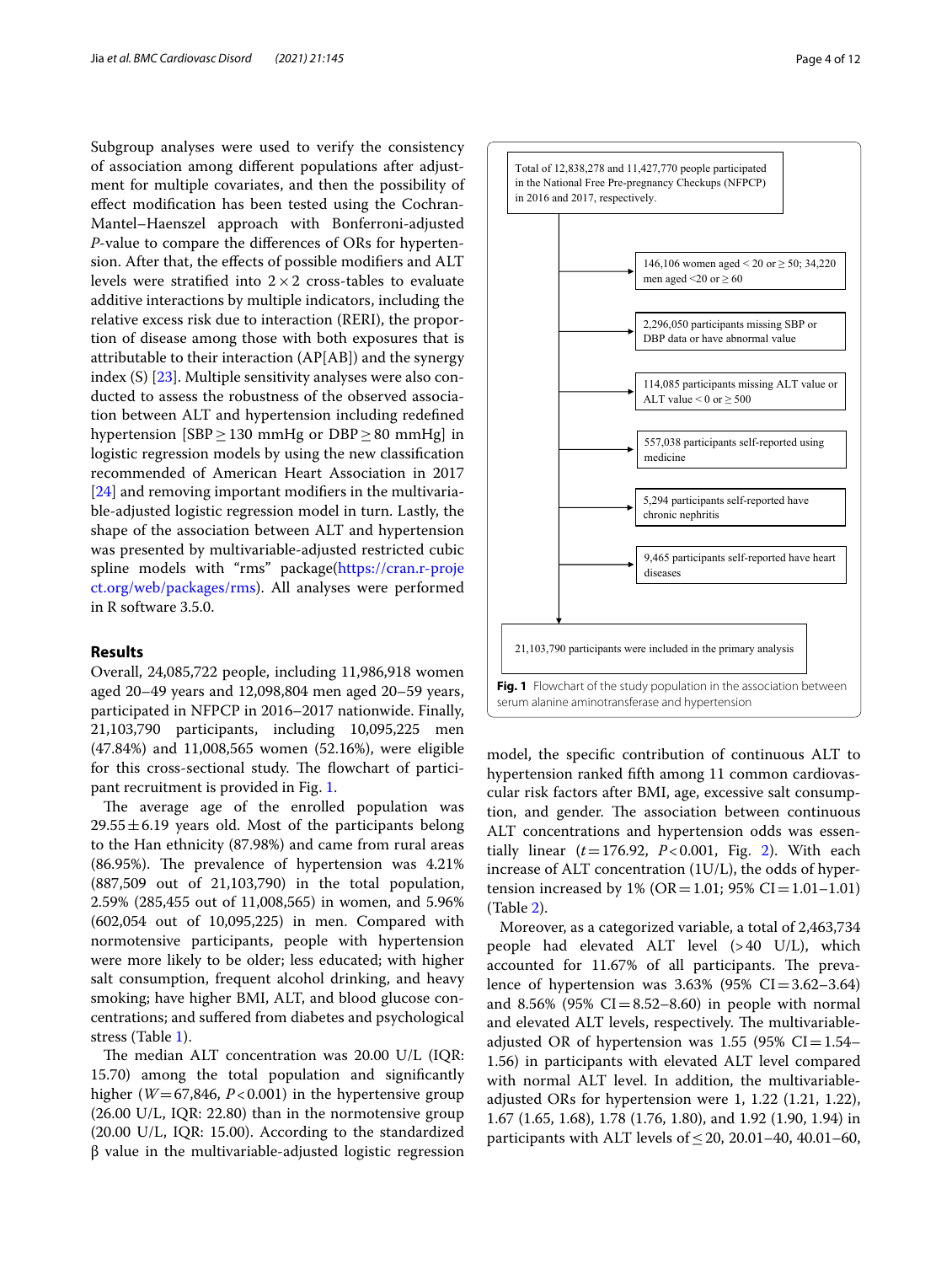<span id="page-4-0"></span>**Table 1** Demographic characteristics of participants according to hypertensive status

| Variables                                          | Total              | Normotensive       | Hypertensive     | $P^*$   |
|----------------------------------------------------|--------------------|--------------------|------------------|---------|
|                                                    | $(n=21,103,790)$   | $(n=20,216,281)$   | $(n=887,509)$    |         |
| Gender, Female $[n(\%)]^\dagger$                   | 11,008,565 (52.16) | 10,723,110 (53.04) | 285,455 (32.16)  | < 0.001 |
| Age, $y$ (Mean $\pm$ SD) <sup>††</sup>             | $29.55 \pm 6.19$   | $29.39 \pm 6.10$   | $33.03 \pm 7.16$ | < 0.001 |
| Ethnicity, Han [n (%)]                             | 18,567,773 (87.98) | 17,781,209 (87.95) | 786,564 (88.63)  | 0.171   |
| Area, Rural [n (%)]                                | 18,348,932 (86.95) | 17,625,871 (87.19) | 723,061 (81.47)  | < 0.001 |
| Region, South [n (%)]                              | 12,248,880 (58.04) | 11,719,810 (95.68) | 529,070 (4.32)   | < 0.001 |
| Education, Below High School [n (%)]               | 12,139,927 (57.52) | 11,626,869 (57.51) | 513,058 (57.81)  | < 0.001 |
| Drinking, Yes [n (%)]                              | 3,033,405 (14.39)  | 2,791,062 (13.82)  | 242,343 (27.33)  | < 0.001 |
| Smoking, Yes [n (%)]                               | 2,816,211 (13.36)  | 2,614,132 (12.94)  | 202,079 (22.79)  | < 0.001 |
| Salt consumption, Excessive [n (%)]                | 5,416,550 (25.67)  | 5,125,161 (25.57)  | 291,389 (33.21)  | < 0.001 |
| BMI, kg/m <sup>2</sup> (Mean $\pm$ SD)             | $22.63 \pm 3.32$   | $22.52 \pm 3.25$   | $25.04 \pm 4.06$ | < 0.001 |
| $<$ 18.5 [n (%)]                                   | 1,558,090 (7.38)   | 1,533,888 (7.59)   | 24,202 (2.73)    |         |
| $18.5 - 23.9$ [n $(\%)$ ]                          | 13,382,798 (63.41) | 13,029,173 (64.45) | 353,625 (39.84)  |         |
| $24.0 - 27.9$ [n $(\%)$ ]                          | 4,798,023 (22.74)  | 4,477,431 (22.15)  | 320,592 (36.12)  |         |
| $\geq$ 28 [n (%)]                                  | 1,327,226 (6.29)   | 1,140,466 (5.64)   | 186,760 (21.04)  |         |
| Heart Rate, bp (Mean $\pm$ SD)                     | $76.02 \pm 7.76$   | $75.85 \pm 7.52$   | 79.80 ± 11.32    | < 0.001 |
| ALT, U/L (Median, IQR)                             | 20.00,15.70        | 20.00, 15.00       | 26.00, 16.80     | < 0.001 |
| Blood glucose, mmol/L (Mean $\pm$ SD) <sup>§</sup> | $4.93 \pm 1.00$    | $4.92 \pm 0.99$    | $5.21 \pm 1.42$  | < 0.001 |
| HBsAg, Positive [n (%)]                            | 1,208,067 (5.73)   | 1,154,190 (5.71)   | 53,877 (6.08)    | < 0.001 |
| History of Diabetes, Yes [n (%)]                   | 10,047 (0.05)      | 8,210 (0.04)       | 1,837 (0.21)     | < 0.001 |
| Overall stress, Yes [n (%)]                        | 2,411,365 (11.47)  | 2,271,218 (11.27)  | 140,147 (15.85)  | < 0.001 |
|                                                    |                    |                    |                  |         |

SD: standard deviation; BMI: body mass index; IQR: interquartile range; HBsAg: hepatitis B surface antigen

\*Age and Sex adjusted *P*-value was calculated using Logistic Regression Model

† Age adjusted *P-*value was calculated using Logistic Regression Model

†† Sex adjusted *P-*value was calculated using Logistic Regression Model

§ Blood glucose was only measured among women

60.01–80, and>80 U/L, respectively (*t*=192.02, *P for*   $_{trend}$  < 0.001) (Table [2](#page-5-1)). The association between ALT levels and hypertension did not changed after adding blood glucose as covariate into the multivariable-adjusted logistic regression model among women (Table [5](#page-9-0) of Appendix).

ALT concentration is linearly associated with SBP (*t*=149.46, *P*<0.001) and DBP (*t*=163.35, *P*<0.001). The mean values of SBP and DBP after age- sex-adjusted least-squares estimation remarkably rose with increasing ALT levels (Table [3](#page-6-0)). The average SBP and DBP rose by 1.19 and 0.88 mmHg respectively in people with elevated ALT level compared with normal ALT after multivariable adjustment (Table [3](#page-6-0)). Furthermore, SBP and DBP rose by 1.83 and 1.20 mmHg in each 20 U/L increments in ALT concentration in Group II (Table [6](#page-9-1) of Appendix). Similar trends were also shown in hypertensive and normotensive populations.

Subgroup analyses showed that the odds for hypertension were increased along with categorized ALT levels across all subgroups (P for trend < 0.001, Fig. [3\)](#page-7-0). Besides, the strength of association was modifed by BMI, alcohol drinking, cigarette smoking and HBsAg status

 $(x^2 = 52,228, 100,730, 105,347,$  and 131,220, respectively. *P Cochran-Mantel–Haenszel*<0.001). People with elevated ALT level accompanied by higher BMI ( $\geq$  24 kg/m<sup>2</sup>), alcohol drinking or cigarette smoking had positive additive interactions ( $RERI > 0$ ,  $S > 1$ ) and significantly increased their odds for hypertension (Table [4](#page-8-0)). People who have positive HBsAg status had negative additive interactions  $(RERI < 0, S < 1)$  in the association between ALT levels and hypertension, although the odds for hypertension was also increased 0.22 times (OR:1.22, 95% CI=1.20– 1.24) (Table [4](#page-8-0)). Additionally, the association between ALT and hypertension did not substantially change by using multiple sensitivity analyses (Tables [7](#page-9-2) and [8](#page-10-5) of Appendix).

#### **Discussion**

To our knowledge, our study is the frst to examine the association between ALT and hypertension as well as BP in reproductive-aged adults excluding any medication, with a large sample size of more than 21 million people. Our study adds new information to the public that liver health may be associated with BP.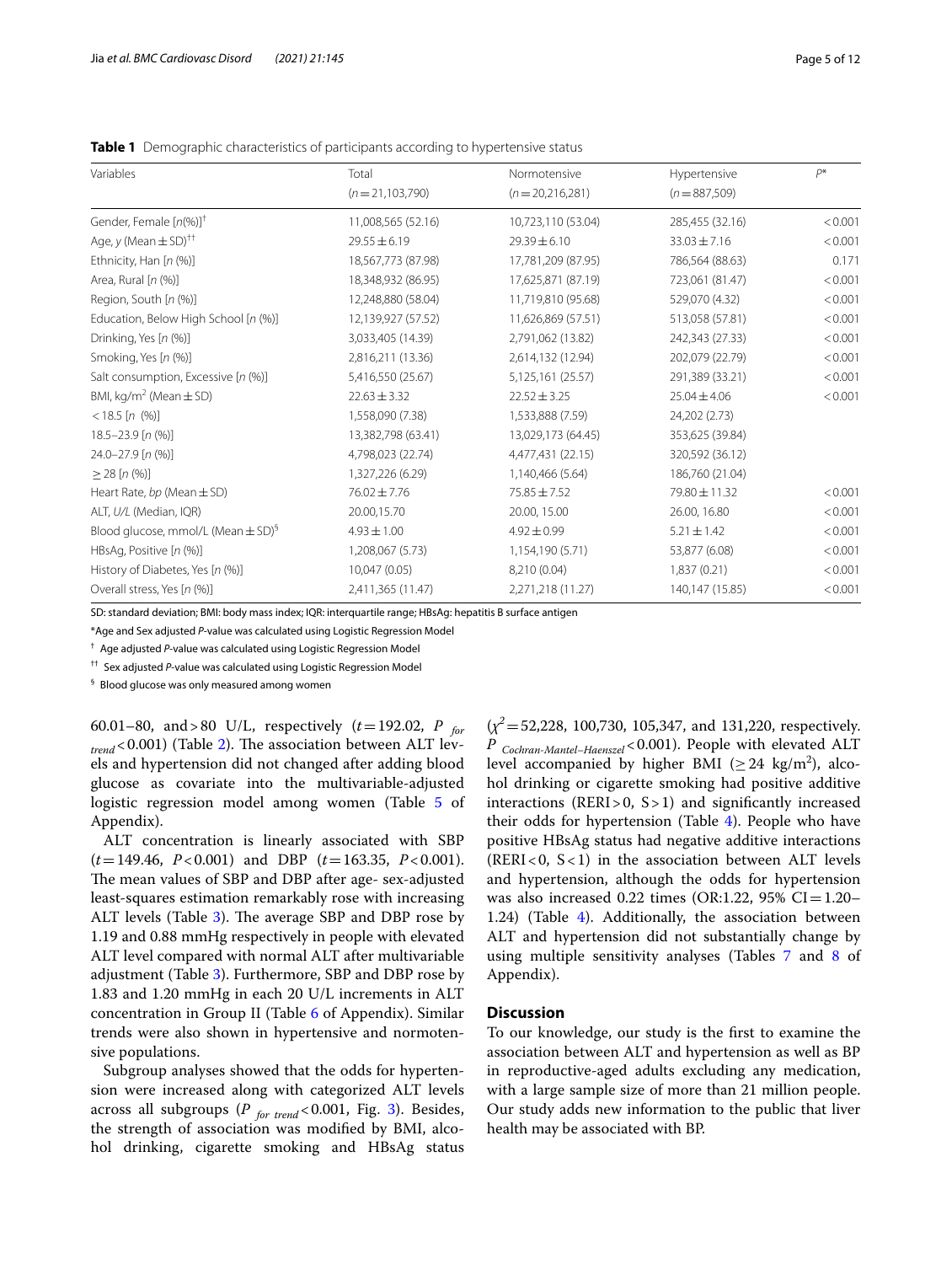Jia *et al. BMC Cardiovasc Disord (2021) 21:145* Page 6 of 12



<span id="page-5-1"></span><span id="page-5-0"></span>**Table 2** Association between alanine aminotransferase levels and hypertension

| ALT levels (U/L)          | Hypertensive<br>n, (%) | Age-Sex-<br>adjusted OR<br>(95% CI) | Multivariable-<br>adjusted OR (95%<br>$\Box$ <sup>*</sup> |
|---------------------------|------------------------|-------------------------------------|-----------------------------------------------------------|
| Continuous<br>variable    |                        |                                     |                                                           |
| AIT                       | 887,509 (4.21)         | 1.01 (1.01,1.01)                    | 1.01(1.01, 1.01)                                          |
| Categorical vari-<br>able |                        |                                     |                                                           |
| Group I                   |                        |                                     |                                                           |
| $0 - 40$                  | 676,607 (3.63)         | 1                                   | 1                                                         |
| >40                       | 210,902 (8.56)         | 2.05 (2.04, 2.07) 1.55 (1.54, 1.56) |                                                           |
| Group II                  |                        |                                     |                                                           |
| $0 - 20$                  | 308,328 (2.87)         | 1                                   | 1                                                         |
| $20.01 - 40$              | 368,279 (4.65)         | 1.35 (1.34,1.35)                    | 1.22 (1.21,1.22)                                          |
| $40.01 - 60$              | 112,137 (8.02)         | 2.21 (2.20,2.23)                    | 1.67 (1.65,1.68)                                          |
| $60.01 - 80$              | 47,326 (8.88)          | 2.54 (2.52, 2.57)                   | 1.78 (1.76,1.80)                                          |
| > 80                      | 51,439 (9.64)          | 2.90 (2.88,2.93)                    | 1.92 (1.90,1.94)                                          |
| $P_{\text{for trend}}$    |                        | < 0.001                             | < 0.001                                                   |
|                           |                        |                                     |                                                           |

ALT: alanine aminotransferase; OR: odds ratios; CI: confdence interval; \*Adjusted for age, sex, ethnicity, area, education, body mass index, average salt consumption, history of diabetes, overall stress and hepatitis B surface antigen status

† P for trend was calculated by setting categorized ALT levels as a continuous variable

Conventional risk factors were all found to be related to hypertension in this study. The attributable contribution of continuous ALT elevation toward hypertension was just below BMI, age, excessive salt consumption and gender in multivariable-adjusted logistic model, which suggested that elevated ALT might be a risk factor for hypertension. The odds for hypertension was increased by 55% among people with elevated ALT compared with those who have normal ALT. This finding was similar with previous evidence that elevated ALT increased the risks for hypertension [[25](#page-11-17)], MetS [\[7](#page-11-0)] and CVD [\[26\]](#page-11-18).

Our results revealed a linear and strong association not only between ALT levels and hypertension odds but also between ALT levels and SBP or DBP. Besides, the positive trend between ALT levels and BP in the hypertensive and normotensive subgroups suggested that the association between serum ALT and BP was coherent and that the SBP and DBP were increasing along with serum ALT elevating whether in hypertensive or normotensive populations. These findings resulted from the hypothesis that serum ALT concentration may associate with blood pressures in the light of evidence that serum ALT was demonstrated to be associated with MetS [\[5](#page-10-4)[–7](#page-11-0)]. Reliable prospective cohort studies are warranted to confrm this possible relationship observed in our study and further disclose the causal relationship between serum ALT concentrations elevation and hypertension.

Although some previous studies only reported a remarkable association between ALT and hypertension in people with certain demographic characteristics [[17](#page-11-9), [27\]](#page-11-19), we found a similar association in subgroups, including BMI, HBsAg, sociodemographic characteristics (age, gender, and area) and health-related behaviors (alcohol drinking and cigarette smoking). Furthermore, interaction efects were also found between serum ALT levels and some conventional hypertensive risk factors. People with elevated ALT accompanied by  $BMI \geq 24$  kg/ m<sup>2</sup>, alcohol consumption or cigarette smoking significantly increased their odds for hypertension than those with only elevated ALT level. Few existing studies have reported the interaction efects of related confounding risk factors toward the association between ALT and hypertension. A previous study has reported that the association between ALT and hypertensive risks is only found in people with central obesity [\[5\]](#page-10-4); excessive alcohol is a crucial cause of ALT elevation [\[28\]](#page-11-20), rather than short-term or light alcohol consumption [\[29\]](#page-11-21); moreover, the additional efects between cigarette smoking and elevated serum ALT with respect to hypertension have not been discussed. In this study, we found that overweight or obesity, alcohol drinking, and cigarette smoking can further increase the odds for hypertension among people with elevated ALT levels. More studies are needed to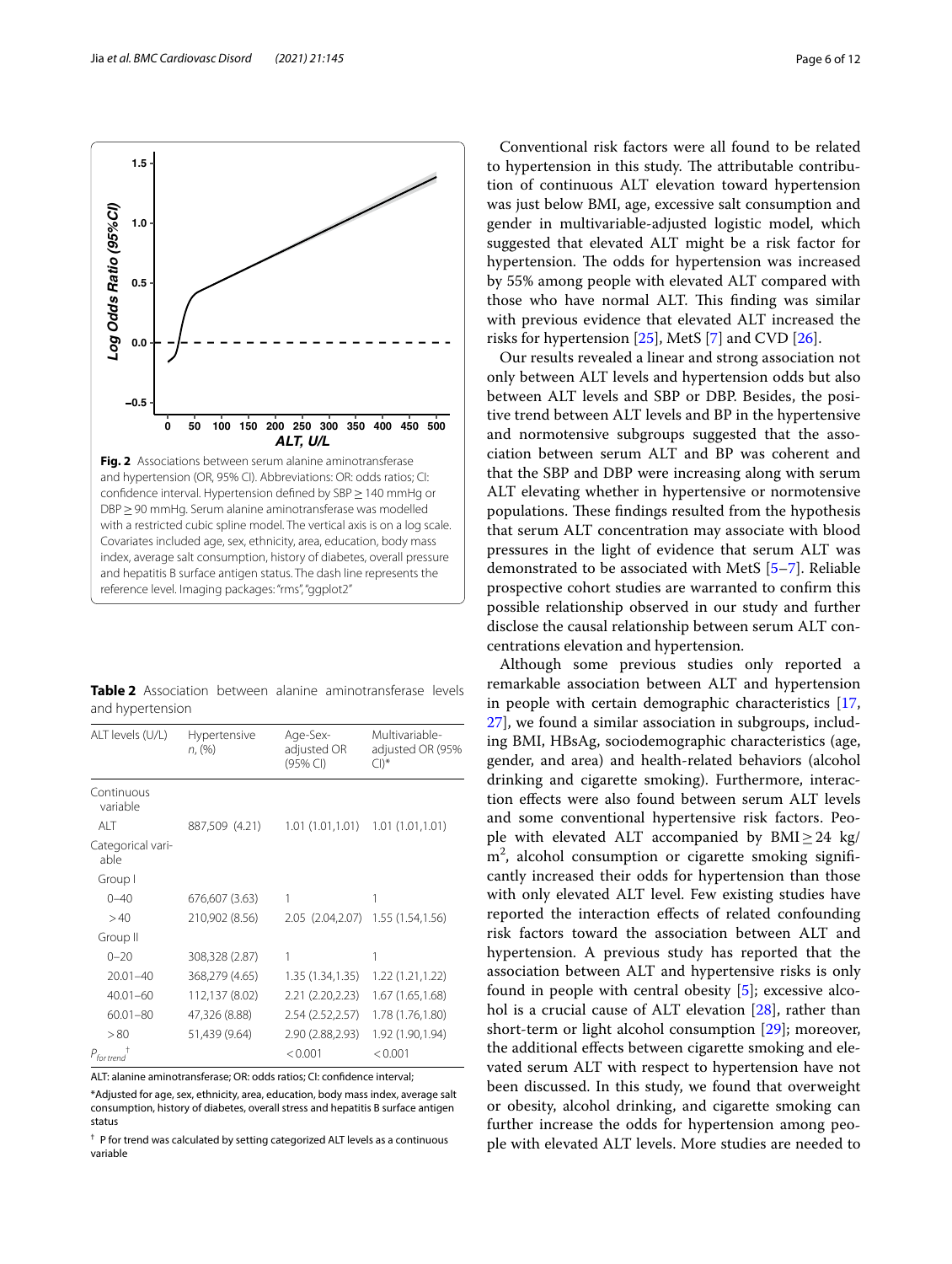<span id="page-6-0"></span>

| <b>Table 3</b> Associations between alanine aminotransferase levels and systolic or diastolic blood pressures |  |  |  |  |  |
|---------------------------------------------------------------------------------------------------------------|--|--|--|--|--|
|                                                                                                               |  |  |  |  |  |

| ALT Levels (U/L)                                                      | Total     |        |                   |                                     | Hypertensive |        |                   | Normotensive                        |           |        |           |                                     |
|-----------------------------------------------------------------------|-----------|--------|-------------------|-------------------------------------|--------------|--------|-------------------|-------------------------------------|-----------|--------|-----------|-------------------------------------|
|                                                                       | LS-Means* | $S.E*$ | $\beta^{\dagger}$ | $P$ value <sup><math>†</math></sup> | LS-Means*    | $S.E*$ | $\beta^{\dagger}$ | $P$ value <sup><math>†</math></sup> | LS-Means* | $S.E*$ | $\beta^+$ | $P$ value <sup><math>†</math></sup> |
| <b>SBP</b>                                                            |           |        |                   |                                     |              |        |                   |                                     |           |        |           |                                     |
| ALT, continuous                                                       | 113.98    | 0.00   | 0.02              | < 0.001                             | 137.57       | 0.02   | 0.02              | < 0.001                             | 112.95    | 0.00   | 0.01      | < 0.001                             |
| Group I                                                               |           |        |                   |                                     |              |        |                   |                                     |           |        |           |                                     |
| $0 - 40$                                                              | 113.50    | 0.00   |                   |                                     | 136.73       | 0.02   |                   |                                     | 112.61    | 0.00   |           |                                     |
| >40                                                                   | 117.66    | 0.01   | 1.19              | < 0.001                             | 140.30       | 0.03   | 1.31              | < 0.001                             | 115.63    | 0.01   | 0.57      | < 0.001                             |
| Group II                                                              |           |        |                   |                                     |              |        |                   |                                     |           |        |           |                                     |
| $0 - 20$                                                              | 112.57    | 0.00   |                   |                                     | 135.95       | 0.03   |                   |                                     | 111.83    | 0.00   |           |                                     |
| $20.01 - 40$                                                          | 114.75    | 0.00   | 0.27              | < 0.001                             | 137.37       | 0.03   | $-0.01$           | 0.905                               | 113.68    | 0.00   | 0.16      | < 0.001                             |
| $40.01 - 60$                                                          | 117.27    | 0.01   | 1.22              | < 0.001                             | 139.72       | 0.05   | 1.1               | < 0.001                             | 115.41    | 0.01   | 0.63      | < 0.001                             |
| $60.0 - 80$                                                           | 117.91    | 0.02   | 1.39              | < 0.001                             | 140.57       | 0.07   | 1.47              | < 0.001                             | 115.79    | 0.01   | 0.66      | < 0.001                             |
| > 80.01                                                               | 118.45    | 0.02   | 1.59              | < 0.001                             | 141.30       | 0.07   | 1.64              | < 0.001                             | 116.09    | 0.01   | 0.71      | < 0.001                             |
| $P_{\mathit{for trend}}^{\qquad \qquad \dagger\dagger}$<br><b>DBP</b> | < 0.001   |        |                   |                                     | < 0.001      |        |                   |                                     | < 0.001   |        |           |                                     |
| ALT, continuous                                                       | 73.88     | 0.00   | 0.01              | < 0.001                             | 93.41        | 0.01   | 0.01              | < 0.001                             | 73.02     | 0.00   | 0.01      | < 0.001                             |
| Group I                                                               |           |        |                   |                                     |              |        |                   |                                     |           |        |           |                                     |
| $0 - 40$                                                              | 73.57     | 0.00   | $\qquad \qquad -$ |                                     | 93.27        | 0.01   | $\equiv$          |                                     | 72.82     | 0.00   |           |                                     |
| >40                                                                   | 76.20     | 0.01   | 0.88              | < 0.001                             | 93.86        | 0.03   | 0.37              | < 0.001                             | 74.60     | 0.01   | 0.41      | < 0.001                             |
| Group II                                                              |           |        |                   |                                     |              |        |                   |                                     |           |        |           |                                     |
| $0 - 20$                                                              | 72.92     | 0.00   | $\equiv$          |                                     | 93.11        | 0.02   | $\qquad \qquad -$ |                                     | 72.29     | 0.00   |           |                                     |
| $20.01 - 40$                                                          | 74.45     | 0.00   | 0.39              | < 0.001                             | 93.41        | 0.02   | 0.32              | < 0.001                             | 73.55     | 0.00   | 0.28      | < 0.001                             |
| $40.01 - 60$                                                          | 75.93     | 0.01   | 0.98              | < 0.001                             | 93.64        | 0.03   | 0.42              | < 0.001                             | 74.45     | 0.01   | 0.52      | < 0.001                             |
| $60.0 - 80$                                                           | 76.38     | 0.01   | 1.15              | < 0.001                             | 94.05        | 0.05   | 0.75              | < 0.001                             | 74.71     | 0.01   | 0.57      | < 0.001                             |
| > 80                                                                  | 76.74     | 0.01   | 1.31              | < 0.001                             | 94.18        | 0.05   | 0.77              | < 0.001                             | 74.89     | 0.01   | 0.63      | < 0.001                             |
| $P_{\mathit{fortrend}}^{\phantom{\mathit{tt}+t} \dagger}$             | < 0.001   |        |                   |                                     | < 0.001      |        |                   |                                     | < 0.001   |        |           |                                     |

SBP: systolic blood pressure; DBP: diastolic blood pressure; ALT: alanine aminotransferase; LS-Means: Least-squares means; S.E: standard error of the LS-Means \*Adjusted for age

† Adjusted for age, sex, ethnicity, area, education, body mass index, average salt consumption, history of diabetes, overall stress and hepatitis B surface antigen status †† P for trend were calculated by setting categorized ALT levels as a continuous variable

confrm these fndings and people with serum ALT elevation should pay attention to higher BMI levels, alcohol drinking and cigarette smoking. Interestingly, the odds for hypertension was higher in the negative HBsAg group than in the positive HBsAg group within elevated ALT in our analyses, which was consistent with fndings that HBsAg-positive population has a lower odds for hypertension compared with those with a negative status [\[30](#page-11-22)].

A growing body of evidence strongly suggested that serum ALT concentration, the most appropriable predictor of liver fat accumulation [[31](#page-11-23)] and metabolic derangement [[32\]](#page-11-24), is related to the pathophysiologic features of increasing BP. Aminotransferases are ubiquitous enzymes that catalyze the reversible transfer of amino groups from amino acids to α-keto acids and play a vital role in amino acid metabolism [[33\]](#page-11-25). Elevated serum ALT levels are independently associated with a higher prevalence of dyslipidemia [[34\]](#page-11-26); increasing levels of serum triglyceride contents [[35\]](#page-11-27); and higher low-density lipoprotein cholesterol, non-high-density lipoprotein (HDL) cholesterol, and lower HDL cholesterol [\[36\]](#page-11-28). Moreover, serum ALT is closely related to glucose tolerance, insulin resistance and other conventional risk factors of metabolic diseases [[6\]](#page-10-6). Higher ALT levels are also substantially correlated with excessive infammation and oxidative stress [[37\]](#page-11-29). In addition, elevated ALT concentration is positively associated with faster heart rate  $[6]$  $[6]$ , higher risk of carotid atherosclerosis [\[38](#page-11-30)], increased arterial stifness [[39\]](#page-11-31) and can behave as a surrogate marker of left ventricular hypertrophy and carotid artery changes [\[40](#page-11-32)]. All these features mentioned above contribute to the development of hypertension. Prospective studies still need to verify the pathophysiologic mechanisms between serum ALT and hypertension.

To date, our study is the largest nationwide epidemiological study that investigated the association between serum ALT without limitation of the clinical reference range and the odds of hypertension in over 21 million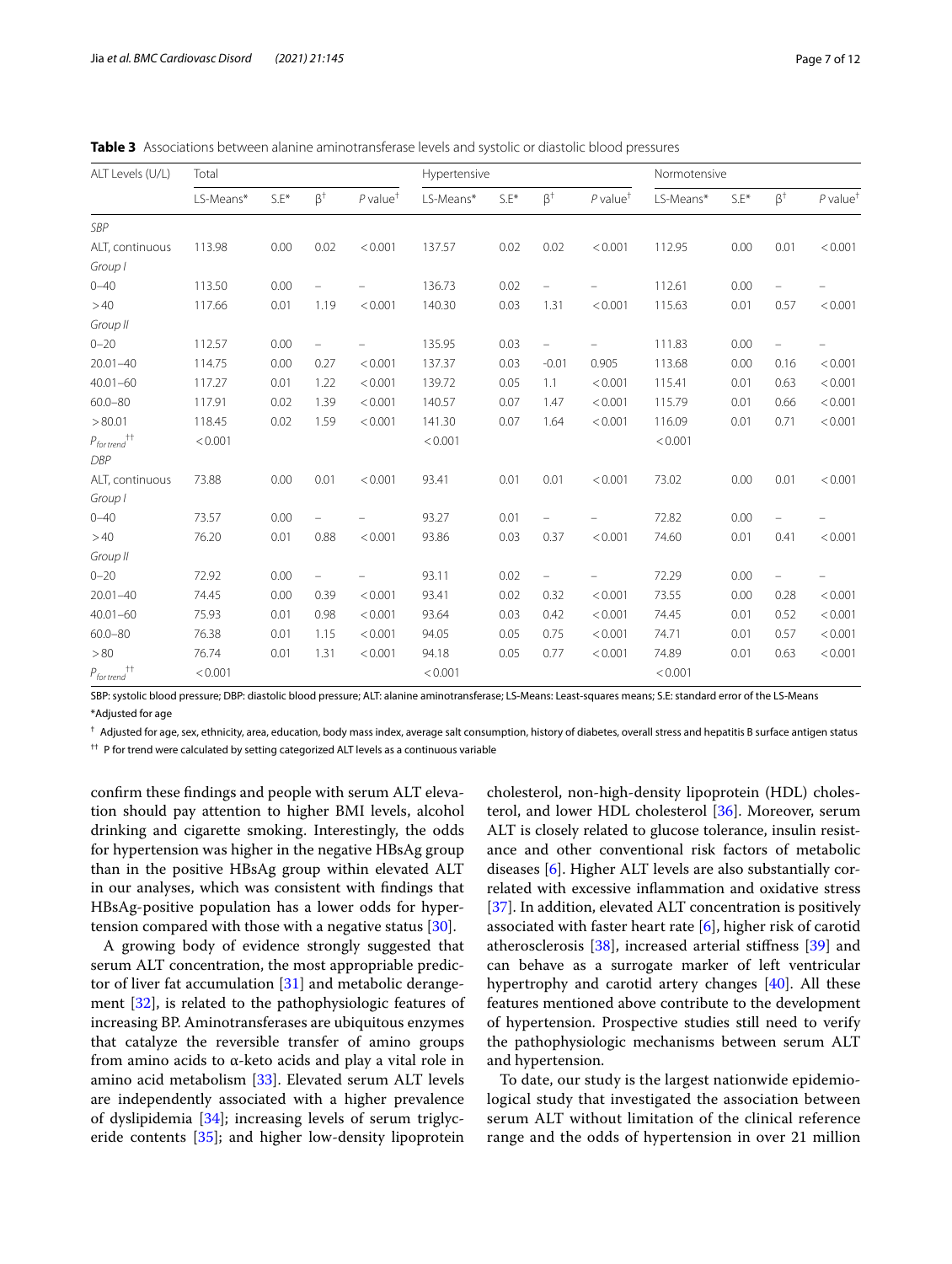| Variables         | Subgroups | ALT levels (U/L)     | N(%)                             |                                                                                                                                                    | OR(95%CI)                          | P for trend |
|-------------------|-----------|----------------------|----------------------------------|----------------------------------------------------------------------------------------------------------------------------------------------------|------------------------------------|-------------|
| Age               | $35$      | $0 - 20$             | 8713494(51.76)                   |                                                                                                                                                    | 1                                  | < 0.001     |
|                   |           | 20.01-40             | 6182326(36.72)                   |                                                                                                                                                    | 1.24(1.23,1.25)                    |             |
|                   |           | 40.01-60             | 1076304(6.39)                    |                                                                                                                                                    | 1.70(1.68,1.71)                    |             |
|                   |           | 60.01-80<br>>80      | 422878(2.51)<br>440390(2.62)     |                                                                                                                                                    | 1.82(1.80,1.84)<br>1.97(1.95,2.00) |             |
|                   | $\geq 35$ | $0 - 20$             | 2011629(47.13)                   |                                                                                                                                                    | $\mathbf{1}$                       | < 0.001     |
|                   |           | 20.01-40             | 1732607(40.59)                   |                                                                                                                                                    | 1.19(1.18,1.20)                    |             |
|                   |           | 40.01-60             | 321169(7.52)                     |                                                                                                                                                    | 1.60(1.58,1.62)                    |             |
|                   |           | 60.01-80             | 109946(2.58)                     |                                                                                                                                                    | 1.62(1.60,1.66)                    |             |
|                   |           | >80                  | 93047(2.18)                      |                                                                                                                                                    | 1.65(1.61,1.68)                    |             |
| Gender            | Male      | $0 - 20$             | 3553243(35.2)                    |                                                                                                                                                    | $\mathbf{1}$                       | < 0.001     |
|                   |           | 20.01-40             | 4675465(46.31)                   |                                                                                                                                                    | 1.24(1.23,1.25)                    |             |
|                   |           | 40.01-60             | 1041605(10.32)                   |                                                                                                                                                    | 1.68(1.66,1.69)                    |             |
|                   |           | 60.01-80             | 408762(4.05)                     |                                                                                                                                                    | 1.79(1.77,1.81)                    |             |
|                   |           | >80                  | 416150(4.12)                     |                                                                                                                                                    | 1.90(1.88,1.92)                    |             |
|                   | Female    | $0 - 20$<br>20.01-40 | 7171880(65.15)<br>3239468(29.43) |                                                                                                                                                    | 1<br>1.17(1.16,1.18)               | < 0.001     |
|                   |           | 40.01-60             | 355868(3.23)                     |                                                                                                                                                    | 1.60(1.57,1.62)                    |             |
|                   |           | 60.01-80             | 124062(1.13)                     |                                                                                                                                                    | 1.64(1.60,1.69)                    |             |
|                   |           | >80                  | 117287(1.07)                     |                                                                                                                                                    | 1.88(1.82,1.93)                    |             |
|                   |           |                      |                                  |                                                                                                                                                    |                                    |             |
| Area              | Rural     | $0 - 20$             | 9328849(50.84)<br>6948274(37.87) |                                                                                                                                                    | 1                                  | < 0.001     |
|                   |           | 20.01-40<br>40.01-60 | 1173999(6.4)                     |                                                                                                                                                    | 1.21(1.20,1.22)<br>1.67(1.66,1.69) |             |
|                   |           | 60.01-80             | 447294(2.44)                     |                                                                                                                                                    | 1.78(1.76,1.80)                    |             |
|                   |           | >80                  | 450516(2.46)                     |                                                                                                                                                    | 1.91(1.89,1.93)                    |             |
|                   | Urban     | $0 - 20$             | 1391984(50.65)                   |                                                                                                                                                    | $\mathbf{1}$                       | < 0.001     |
|                   |           | 20.01-40             | 964949(35.11)                    |                                                                                                                                                    | 1.23(1.21,1.24)                    |             |
|                   |           | 40.01-60<br>60.01-80 | 223107(8.12)<br>85404(3.11)      |                                                                                                                                                    | 1.60(1.57,1.62)<br>1.69(1.65,1.74) |             |
|                   |           | >80                  | 82795(3.01)                      |                                                                                                                                                    | 1.89(1.85,1.94)                    |             |
|                   |           |                      |                                  |                                                                                                                                                    |                                    |             |
| BMI               | $<$ 24.0  | $0 - 20$             | 8451785(56.57)                   |                                                                                                                                                    | 1                                  | < 0.001     |
|                   |           | 20.01-40             | 5324073(35.63)                   |                                                                                                                                                    | 1.15(1.15, 1.16)                   |             |
|                   |           | 40.01-60             | 702736(4.7)                      |                                                                                                                                                    | 1.53(1.51,1.55)                    |             |
|                   |           | 60.01-80<br>>80      | 238527(1.6)<br>223767(1.5)       |                                                                                                                                                    | 1.56(1.53,1.60)<br>1.53(1.49,1.56) |             |
|                   | >24.0     | $0 - 20$             | 2251669(36.76)                   |                                                                                                                                                    | 1                                  | < 0.001     |
|                   |           | 20.01-40             | 2579380(42.11)                   |                                                                                                                                                    | 1.36(1.35,1.37)                    |             |
|                   |           | 40.01-60             | 692128(11.3)                     |                                                                                                                                                    | 1.98(1.96,2.00)                    |             |
|                   |           | 60.01-80             | 293362(4.79)                     |                                                                                                                                                    | 2.20(2.17,2.23)                    |             |
|                   |           | $>\!\!80$            | 308710(5.04)                     |                                                                                                                                                    | 2.55(2.51,2.58)                    |             |
| Alcohol drinking  | No        | $0 - 20$             | 9581874(53.07)                   |                                                                                                                                                    |                                    | < 0.001     |
|                   |           | 20.01-40             | 6608194(36.6)                    |                                                                                                                                                    | 1.20(1.20,1.21)                    |             |
|                   |           | 40.01-60             | 1064810(5.9)                     |                                                                                                                                                    | 1.66(1.65,1.68)                    |             |
|                   |           | 60.01-80             | 401579(2.22)                     |                                                                                                                                                    | 1.75(1.72,1.77)                    |             |
|                   |           | >80                  | 400042(2.22)                     |                                                                                                                                                    | 1.92(1.90,1.95)                    |             |
|                   | Yes       | $0 - 20$<br>20.01-40 | 1143249(37.52)<br>1306739(42.88) |                                                                                                                                                    | 1<br>1.24(1.23,1.26)               | < 0.001     |
|                   |           | 40.01-60             | 332663(10.92)                    |                                                                                                                                                    | 1.61(1.59, 1.63)                   |             |
|                   |           | 60.01-80             | 131245(4.31)                     |                                                                                                                                                    | 1.75(1.72,1.79)                    |             |
|                   |           | >80                  | 133395(4.38)                     |                                                                                                                                                    | 1.84(1.80,1.87)                    |             |
|                   |           |                      |                                  |                                                                                                                                                    |                                    |             |
| Cigarette smoking | No        | $0 - 20$             | 9745388(53.29)                   |                                                                                                                                                    | 1                                  | < 0.001     |
|                   |           | 20.01-40<br>40.01-60 | 6669234(36.47)<br>1072854(5.87)  |                                                                                                                                                    | 1.21(1.20,1.22)<br>1.68(1.67,1.70) |             |
|                   |           | 60.01-80             | 402196(2.2)                      |                                                                                                                                                    | 1.79(1.76,1.81)                    |             |
|                   |           | $>\!\!80$            | 397907(2.18)                     |                                                                                                                                                    | 1.93(1.91,1.96)                    |             |
|                   | Yes       | $0 - 20$             | 979735(34.79)                    |                                                                                                                                                    | -1                                 | < 0.001     |
|                   |           | 20.01-40             | 1245699(44.23)                   |                                                                                                                                                    | 1.24(1.22,1.25)                    |             |
|                   |           | 40.01-60<br>60.01-80 | 324619(11.53)<br>130628(4.64)    |                                                                                                                                                    | 1.59(1.57,1.62)<br>1.70(1.67,1.73) |             |
|                   |           | >80                  | 135530(4.81)                     |                                                                                                                                                    | 1.83(1.79,1.86)                    |             |
|                   |           |                      |                                  |                                                                                                                                                    |                                    |             |
| <b>HBV</b>        |           | $0 - 20$             | 10327995(51.95)                  |                                                                                                                                                    | 1                                  | < 0.001     |
|                   |           | 20.01-40             | 7384084(37.14)                   |                                                                                                                                                    | 1.21(1.20,1.21)                    |             |
|                   |           | 40.01-60             | 1240752(6.24)<br>473087(2.38)    |                                                                                                                                                    | 1.66(1.65,1.67)                    |             |
|                   |           | 60.01-80<br>>80      | 455247(2.29)                     |                                                                                                                                                    | 1.79(1.77,1.81)<br>1.98(1.95,2.00) |             |
|                   |           | $0 - 20$             | 389576(32.25)                    |                                                                                                                                                    | $\mathbf{1}$                       | < 0.001     |
|                   |           | 20.01-40             | 525355(43.49)                    |                                                                                                                                                    | 1.15(1.12,1.18)                    |             |
|                   |           | 40.01-60             | 155890(12.9)                     |                                                                                                                                                    | 1.35(1.31,1.39)                    |             |
|                   |           | 60.01-80             | 59384(4.92)                      |                                                                                                                                                    | 1.37(1.32,1.43)                    |             |
|                   |           | >80                  | 77862(6.45)                      |                                                                                                                                                    | 1.33(1.28,1.38)                    |             |
|                   |           |                      |                                  | $\mathbf{1}$<br>1.25<br>1.5 1.75<br>$\overline{2}$                                                                                                 |                                    |             |
|                   |           |                      |                                  | <b>Odds Ratio</b>                                                                                                                                  |                                    |             |
|                   |           |                      |                                  |                                                                                                                                                    |                                    |             |
|                   |           |                      |                                  | Fig. 3 Association between serum alanine aminotransferase and hypertension among subgroups (OR, 95% CI). Abbreviations: OR: odds ratios;           |                                    |             |
|                   |           |                      |                                  | CI: confidence interval; BMI: body mass index; ALT: alanine aminotransferase; HBsAg: hepatitis B surface antigen. Multi-adjusted OR: odds ratio in |                                    |             |
|                   |           |                      |                                  |                                                                                                                                                    |                                    |             |
|                   |           |                      |                                  | multivariable logistic regression. Covariates in subgroup analyses were the same with variables that adjusted in multivariable logistic regression |                                    |             |
|                   |           |                      |                                  | model among total participants, except for the grouping variable. Imaging packages: "forestplot", "ggplot2"                                        |                                    |             |

<span id="page-7-0"></span>people. The large sample size can ensure sufficient statistical power of all analyses. Possible confounding efects regarding sociodemographic characteristics, lifestyle behaviors, psychological stresses, and history of diseases were considered in statistical analyses. Strict inclusion and exclusion criteria were adopted, in which people who were taking medicines were excluded to avoid the adverse infuence of medications on ALT and blood pressures. In addition, we conducted several sensitivity analyses to verify the robustness of the observed association. Above all, the participants recruited in NFPCP have specifc demographic characteristics, such as having an explicit wish to conceive, being younger, and more concerned about healthy lifestyles than the general population. The specified younger and healthier participants enabled us to explore the natural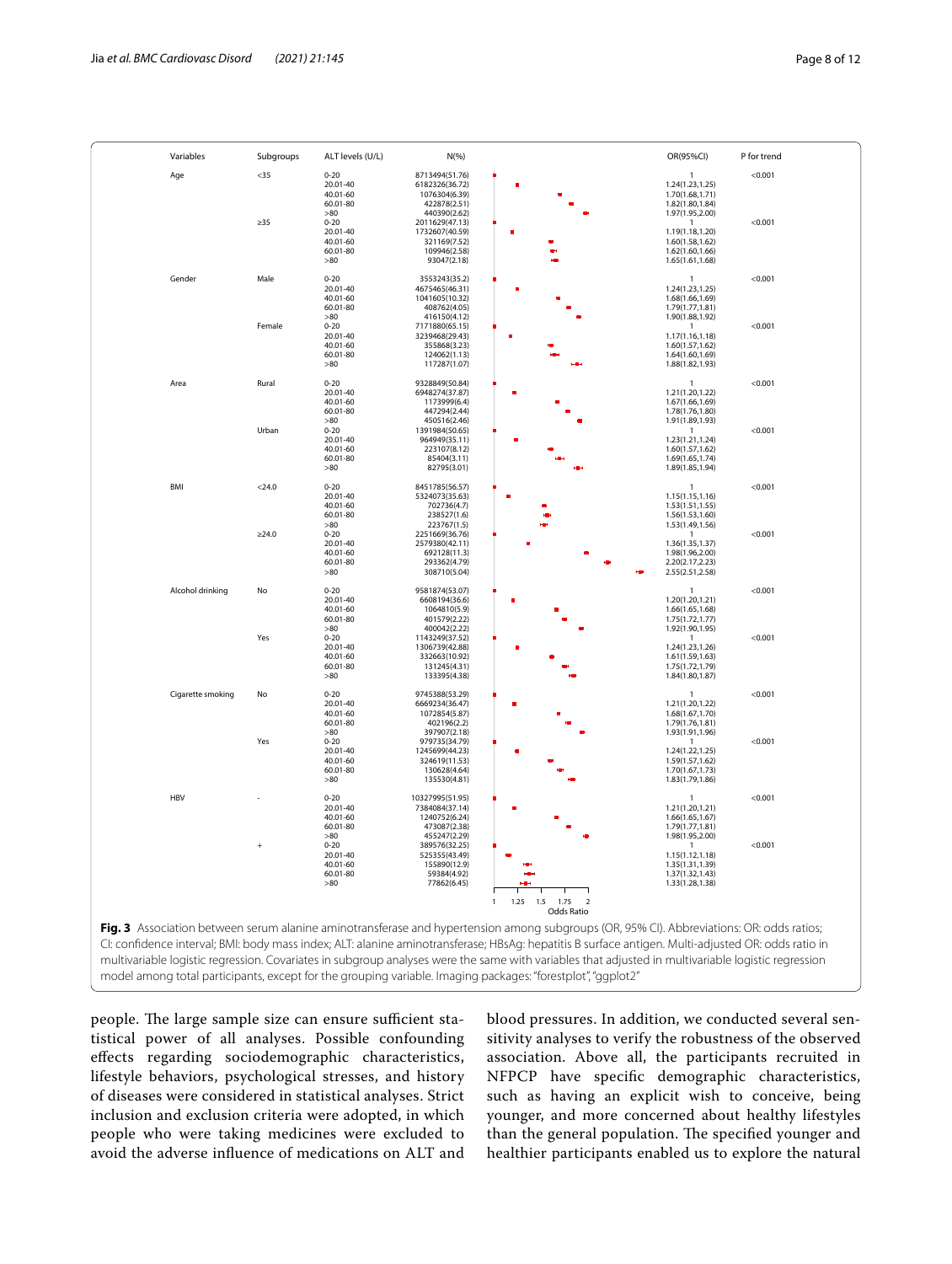| Page 9 of 12 |  |  |
|--------------|--|--|
|--------------|--|--|

<span id="page-8-0"></span>

| Table 4 Addictive interaction of important modifiers on the association between alanine aminotransferase levels and hypertension |  |  |  |  |
|----------------------------------------------------------------------------------------------------------------------------------|--|--|--|--|
|                                                                                                                                  |  |  |  |  |
|                                                                                                                                  |  |  |  |  |

| Variables                   | $n$ (%)            | Crude OR (95% CI) | Multi-adjusted OR (95% CI) | RERI     | AP[AB]   | S     |
|-----------------------------|--------------------|-------------------|----------------------------|----------|----------|-------|
| ALT & BMI*                  |                    |                   |                            | 1.393    | 0.322    | 1.720 |
| $0 - 40 < 24$               | 13,775,858 (65.28) |                   | 1                          |          |          |       |
| $0 - 40$ $8 \ge 24$         | 4,831,049 (22.89)  | 3.12 (3.10,3.13)  | 2.47 (2.46,2.49)           |          |          |       |
| $>40$ & $< 24$              | 1,165,030 (5.52)   | 1.71 (1.69,1.73)  | 1.46(1.45, 1.47)           |          |          |       |
| $>40$ & $\geq$ 24           | 1,294,200 (6.13)   | 5.87 (5.83,5.91)  | 4.23 (4.30,4.36)           |          |          |       |
| ALT & Drinking <sup>†</sup> |                    |                   |                            | 0.214    | 0.093    | 0.377 |
| 0-40 & No                   | 16,181,008 (76.67) |                   |                            |          |          |       |
| 0-40 & Yes                  | 2,439,518 (11.56)  | 2.23(2.22,2.25)   | 1.54(1.53, 1.55)           |          |          |       |
| $>40$ & No                  | 1,867,240 (8.85)   | 2.37 (2.36,2.39)  | 1.55 (1.54,1.56)           |          |          |       |
| >40 & Yes                   | 593,887 (2.81)     | 4.57 (4.53,4.60)  | 2.31 (2.29,2.33)           |          |          |       |
| ALT & Smoking <sup>†</sup>  |                    |                   |                            | 0.014    | 0.078    | 1.195 |
| 0-40 & No                   | 16,398,611 (77.70) |                   | 1                          |          |          |       |
| 0-40 & Yes                  | 2,225,434 (10.55)  | 1.90 (1.89,1.92)  | 1.27 (1.26,1.28)           |          |          |       |
| $>40$ & No                  | 1,870,788 (8.86)   | 2.45 (2.44,2.47)  | 1.57 (1.56,1.58)           |          |          |       |
| >40 & Yes                   | 590,777 (2.80)     | 3.73 (3.69,3.76)  | 1.86 (1.84, 1.88)          |          |          |       |
| ALT & HBsAg <sup>++</sup>   |                    |                   |                            | $-0.362$ | $-0.297$ | 1.017 |
| $0 - 40 & -$                | 17,712,079 (83.93) |                   | 1                          |          |          |       |
| $0 - 40$ & +                | 914,931 (4.34)     | 1.07 (1.06,1.08)  | 1.00(0.98, 1.01)           |          |          |       |
| $>40.8-$                    | 2,169,086 (10.28)  | 2.59 (2.58, 2.61) | 1.58 (1.58,1.59)           |          |          |       |
| $>40.8+$                    | 293,136 (1.39)     | 1.80 (1.77,1.83)  | 1.22 (1.20,1.24)           |          |          |       |

ALT: alanine aminotransferase; OR: odds ratio; BMI: body mass index; HBsAg: hepatitis B surface antigen; RERI: the relative excess risk due to interaction; AP[AB]: the proportion of disease among those with both exposures that is attributable to their interaction; S: the synergy index

*n*(%): n, number of participants; %, proportion of participants

\*Adjusted for age, sex, ethnicity, area, education, average salt consumption, history of diabetes, overall stress and hepatitis B surface antigen status

† Adjusted for age, sex, ethnicity, area, education, body mass index, average salt consumption, history of diabetes, overall stress and hepatitis B surface antigen status

†† Adjusted for age, sex, ethnicity, area, education, body mass index, average salt consumption, history of diabetes and overall stress

association between ALT and hypertension, in which ALT and BP were not infuenced by medication-, age-, and behavior-related changes.

However, several limitations also existed. First, a crosssectional design would not draw a causal relationship between serum ALT and hypertension. Prospective studies based on large-scale populations are needed to verify the authenticity of the observed association between serum ALT and BPs as well as the odds for hypertension. Second, not all the reproductive-aged people who planned to conceive in 2016–2017 had participated in the NFPCP in China, and most of the included participants were from rural areas (86.95%). Thus, the hypertension prevalence in our study may have been underestimated. Third, a misclassification bias of hypertension could be introduced because only one single seated BP was measured after resting for 10 min, despite the fact that the participants were informed to not drink cafeinated beverages, have a good sleep and keep a light diet 3 days before the examination. Fourth, ALT concentration may also be afected by many lifestyle behaviors a few days before examination, such as sleeping, diet and drinking status. Fifth, many questions were self-reported according to the structured questionnaire, including life behaviors and history of disease, which may introduce recall bias. Sixth, no other liver enzyme was available in NFPCP laboratory tests to support the observed association between ALT and hypertension. Finally, our research is mainly carried out in people who are relatively young and take participate in NFPCP. The findings of this research may be helpful for promoting the health of expectant parents but may not be applicable to other populations with older age.

#### **Conclusions**

Findings from this study showed a strong, independent, and linear association between elevated serum ALT and hypertension, which indicated that abnormal liver metabolism marked elevated serum ALT may correlate with the odds for hypertension. Future prospective cohort studies are warranted to confrm the possible relationship between ALT concentrations and hypertension and further disclose the underlying mechanisms.

#### **Appendix**

See Tables [5](#page-9-0), [6,](#page-9-1) [7](#page-9-2) and [8](#page-10-5).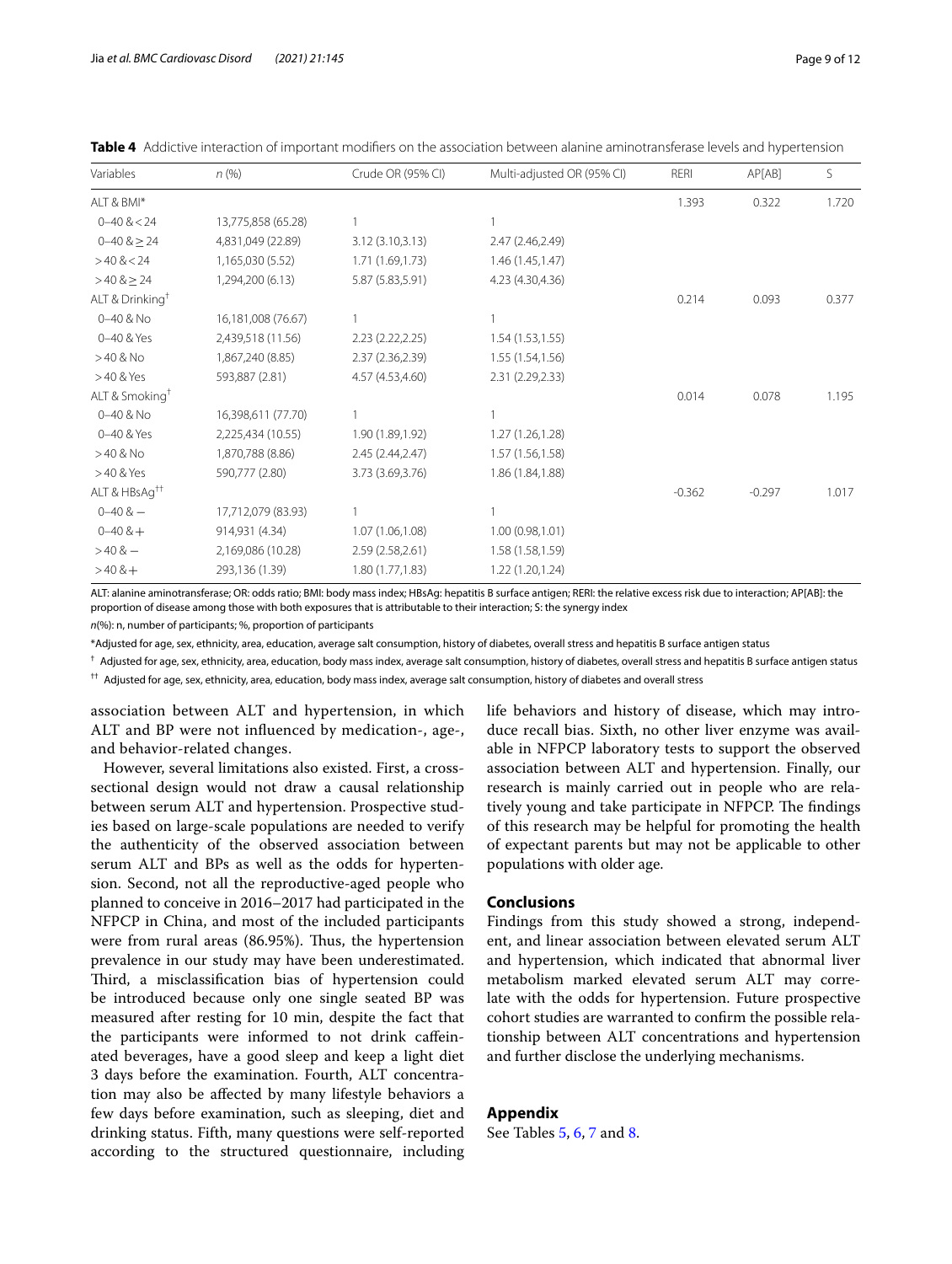| ALT levels (U/L)         | Hypertensive, n (%) | Age-adjusted OR (95% CI) | Model I                    | Model II                   |
|--------------------------|---------------------|--------------------------|----------------------------|----------------------------|
|                          |                     |                          | Multi-adjusted OR (95% CI) | Multi-adjusted OR (95% CI) |
| Group I                  |                     |                          |                            |                            |
| $0 - 40$                 | 257,764 (2.48)      |                          |                            |                            |
| $40.01 -$                | 27,691 (4.64)       | 1.91 (1.88,1.93)         | 1.56 (1.54,1.58)           | 1.52 (1.50,1.54)           |
| Group II                 |                     |                          |                            |                            |
| $0 - 20$                 | 162,779 (2.27)      |                          |                            |                            |
| $20.01 - 40$             | 94,985 (2.93)       | 1.27 (1.26,1.28)         | 1.17(1.16, 1.18)           | 1.17(1.16, 1.18)           |
| $40.01 - 60$             | 15,838 (4.45)       | 1.94 (1.91,1.97)         | 1.59 (1.57,1.62)           | 1.56 (1.53,1.58)           |
| $60.01 - 80$             | 5730 (4.62)         | 2.08 (2.02,2.14)         | 1.64 (1.60,1.69)           | 1.59 (1.55,1.64)           |
| $80.01 -$                | 6123 (5.22)         | 2.46 (2.40,2.53)         | 1.87 (1.82,1.93)           | 1.79 (1.74,1.84)           |
| P for trend <sup>+</sup> |                     | < 0.001                  | < 0.001                    | < 0.001                    |

<span id="page-9-0"></span>**Table 5** Association between ALT levels and hypertension prevalence among women

ALT: alanine aminotransferase; OR: odds ratios; CI: confdence interval

Model I: Adjusted for age, sex, ethnicity, area, education, body mass index, average salt consumption, history of diabetes, overall pressure and hepatitis B surface antigen status

Model II: add fasting blood glucose concentration as a new covariate based on Model I

† P for trend were calculated by setting categorized ALT levels as a continuous variable

<span id="page-9-1"></span>

| ALT Classification | Total     |       | Hypertensive | Normotensive |           |       |
|--------------------|-----------|-------|--------------|--------------|-----------|-------|
|                    | LS-Means* | S.E   | LS-Means*    | S.E          | LS-Means* | S.E   |
| SBP                |           |       |              |              |           |       |
| Group I            | 4.160     | 0.007 | 3.570        | 0.038        | 3.024     | 0.007 |
| Group II           | .831      | 0.003 | 1.496        | 0.015        | 1.401     | 0.002 |
| <b>DBP</b>         |           |       |              |              |           |       |
| Group I            | 2.626     | 0.006 | 0.593        | 0.029        | 1.778     | 0.005 |
| Group II           | .200      | 0.002 | 0.279        | 0.011        | 0.873     | 0.002 |

SBP: systolic blood pressure; DBP: diastolic blood pressure; ALT: alanine aminotransferase; LS-Means: Least-squares means; SD: standard deviation; \*Adjusted for age

<span id="page-9-2"></span>**Table 7** Sensitive analysis by using new classification of hypertension (SBP > 130|DBP > 80)

| ALT levels (U/L)                 | Hypertensive, n (%) | Age-Sex-adjusted OR (95% CI) | Multi-adjusted OR (95% CI)* |
|----------------------------------|---------------------|------------------------------|-----------------------------|
| Group I                          |                     |                              |                             |
| $0 - 40$                         | 5,753,021 (30.86)   |                              |                             |
| $40.01 -$                        | 1,091,213 (44.29)   | 1.37(1.36, 1.37)             | 1.17(1.16, 1.17)            |
| Group II                         |                     |                              |                             |
| $0 - 20$                         | 2,935,226 (27.37)   |                              |                             |
| $20.01 - 40$                     | 2,817,795 (35.60)   | 1.16(1.16, 1.16)             | 1.09 (1.08,1.09)            |
| $40.01 - 60$                     | 605,968 (43.36)     | 1.42 (1.41,1.43)             | 1.21(1.20, 1.21)            |
| $60.01 - 80$                     | 239,252 (44.90)     | 1.51 (1.50,1.52)             | 1.22 (1.22,1.23)            |
| $80.01 -$                        | 245,993 (46.11)     | 1.60(1.59, 1.61)             | 1.25 (1.25,1.26)            |
| $P_{\text{for trend}}^{\dagger}$ |                     | < 0.001                      | < 0.001                     |

ALT: alanine aminotransferase; OR: odds ratios; CI: confdence interval;

\* Adjusted for age, sex, ethnicity, area, education, body mass index, average salt consumption, history of diabetes, overall pressure and hepatitis B surface antigen status;

 $^{\dagger}$  P for trend were calculated by set categorized ALT levels as a continuous variable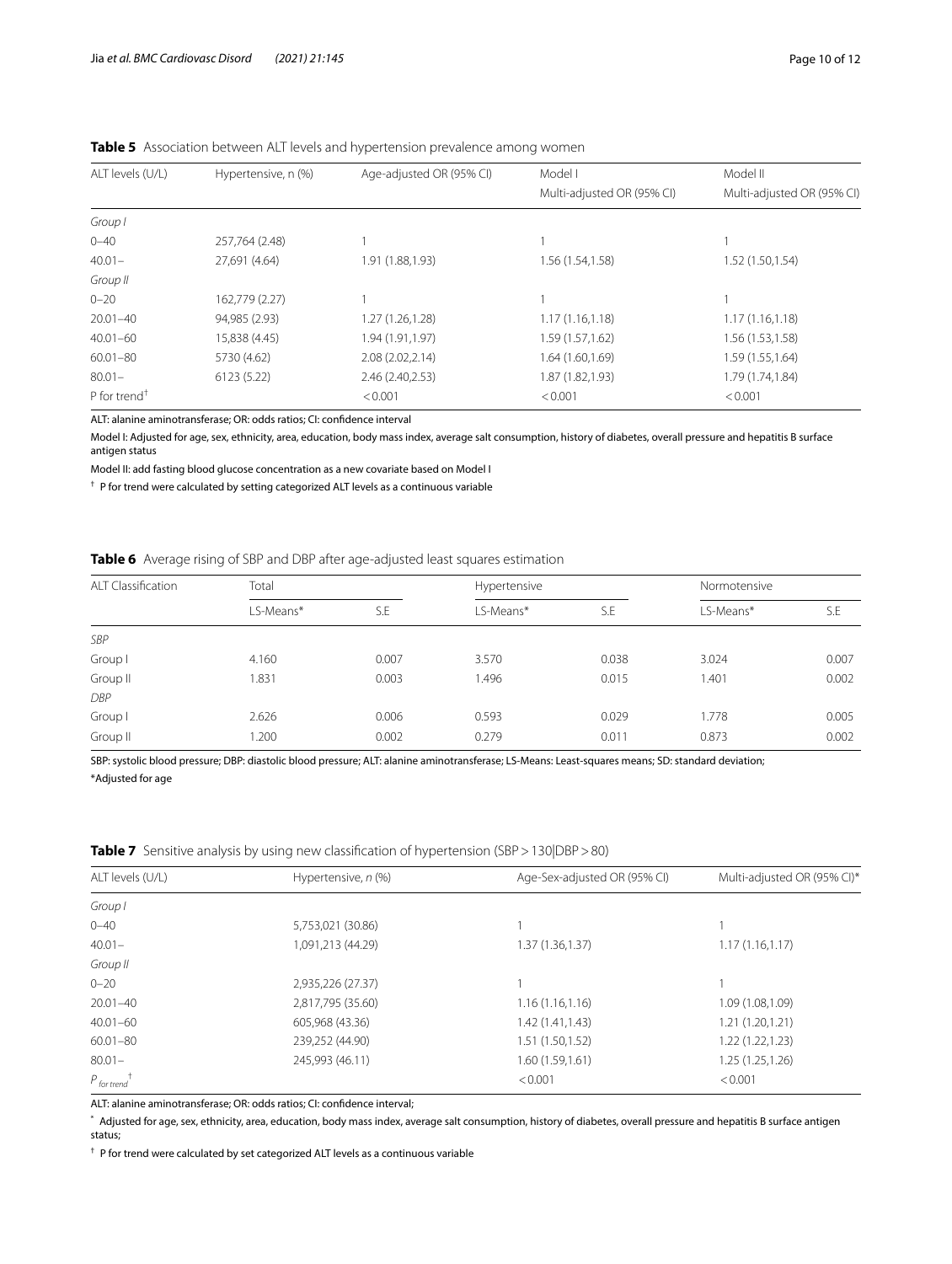| ALT levels (U/L) | Total Model <sup>*</sup> | <b>Excluding Variables</b> |                   |                  |
|------------------|--------------------------|----------------------------|-------------------|------------------|
|                  |                          | Age                        | <b>BMI</b>        | HBsAg            |
| Group I          |                          |                            |                   |                  |
| $0 - 40$         |                          |                            |                   |                  |
| $40.01 -$        | 1.55 (1.54,1.56)         | 1.44 (1.43,1.45)           | 2.01(2,2.02)      | 1.52 (1.51,1.53) |
| Group II         |                          |                            |                   |                  |
| $0 - 20$         |                          |                            |                   |                  |
| $20.01 - 40$     | 1.22(1.21, 1.22)         | 1.23(1.22, 1.23)           | 1.37(1.36, 1.38)  | 1.21 (1.20,1.22) |
| $40.01 - 60$     | 1.67(1.65, 1.68)         | 1.61(1.59, 1.62)           | 2.19 (2.17, 2.20) | 1.63 (1.62,1.64) |
| $60.01 - 80$     | 1.78 (1.76,1.80)         | 1.64 (1.62,1.66)           | 2.51 (2.48,2.53)  | 1.74 (1.72,1.76) |
| $80.01 -$        | 1.92 (1.90,1.94)         | 1.68(1.66, 1.70)           | 2.88 (2.85, 2.91) | 1.87 (1.85,1.89) |

<span id="page-10-5"></span>**Table 8** Sensitivity analysis by excluding important modifers in the multivariable-variable adjusted model (OR, 95%CI)

BMI: body mass index; ALT: alanine aminotransferase; HBsAg: hepatitis B surface antigen;

Multi-variable Model: Adjusted for age, sex, ethnicity, area, education, body mass index, average salt consumption, history of diabetes, overall pressure and hepatitis B surface antigen status

#### **Abbreviations**

ALT: Alanine aminotransferase; BP: Blood pressure; OR: Odds ratio; BMI: Body mass index; MetS: Metabolic syndrome; CVD: Cardiovascular disease; NFPCP: National Free Pre-pregnancy Checkups Project; HBsAg: Hepatitis B surface antigen; SBP: Systolic blood pressure; DBP: Diastolic blood pressure; WHO: Word Health Organization; 95% CI: 95% Confdence interval.

#### **Acknowledgements**

We thank all health workers and participants throughout 31 provinces in the National Free Pre-pregnancy Checkups Program (NFPCP) for great eforts and collaboration.

#### **Authors' contributions**

JJ and YY searched the literature, analyzed the data, interpreted the results, and drafted the manuscript. FL and PZ revised the manuscript. MZ, QX, TG, LW, ZP, YH, YW, YZ and HZ collected the data. HS, YZ and DY led the data collection. YY, XM and PZ designed and supervised the overall study. All authors read and approved the fnal manuscript.

#### **Funding**

This study was supported by the National Key Research and Development Program of Reproductive Health & Major Birth Defects Control and Prevention [Grant no. 2016YFC1000307] and the CAMS Innovation Fund for Medical Sciences [No. 2018-I2M-1–004].

#### **Availability of data and materials**

The NFPCP data contained private sensitive data, according to the governance restrictions, these data were forbidden to share with the public in order protect individual data confdentiality. Data are available from the corresponding authors upon reasonable request and with permission of National Research Institute for Family Planning in China.

#### **Declarations**

#### **Ethics approval and consent to participate**

The current study was conducted according to the guidelines laid down in the Declaration of Helsinki, and all procedures were approved by the Institutional Research Review Board at the National Research Institute for Family Planning, China. Written informed consent was obtained from all study participants.

#### **Consent for publication**

Not applicable.

#### **Competing interests**

The authors declare that they have no competing interests.

#### **Author details**

<sup>1</sup> Graduate School of Peking, Union Medical College, Beijing, People's Republic of China. <sup>2</sup> National Research Institute for Family Planning, Da Huisi Road, 12#, Beijing, People's Republic of China. <sup>3</sup> National Human Genetic Resources Center, Beijing, People's Republic of China. 4 China DOHaD Research Center, Beijing, People's Republic of China.<sup>5</sup> Department of Epidemiology, Fuwai Hospital, Beijing, People's Republic of China. 6 National Center for Cardiovascular Disease, Beijing, People's Republic of China. 7 China Academy of Medical Sciences and Peking Union Medical College, Beijing, People's Republic of China. 8 School of Public Health, Institute of Epidemiology and Statistics, Lanzhou University, Lanzhou, People's Republic of China. <sup>9</sup> Department of Maternal and Child Health, National Health and Family Planning Commission of the PRC, Beijing, People's Republic of China.<sup>10</sup> Diabetes Research Program, The George Institute for Global Health At Peking University Health Science Center, Zhi Chun Road, 6#, Beijing, People's Republic of China.

# Received: 21 October 2020 Accepted: 8 March 2021<br>Published online: 19 March 2021

#### **References**

- <span id="page-10-0"></span>1. Pratt DS, Kaplan MM. Evaluation of abnormal liver-enzyme results in asymptomatic patients. N Engl J Med. 2000;342:1266–71.
- <span id="page-10-1"></span>2. Fermin CR, Lee AM, Filipp SL, Gurka MJ, DeBoer MD. Serum alanine aminotransferase trends and their relationship with obesity and metabolic syndrome in United States Adolescents, 1999–2014. Metab Syndr Relat Disord. 2017;15:276–82.
- <span id="page-10-2"></span>3. Martin-Rodriguez JL, Gonzalez-Cantero J, Gonzalez-Cantero A, Arrebola JP, Gonzalez-Calvin JL. Diagnostic accuracy of serum alanine aminotransferase as biomarker for nonalcoholic fatty liver disease and insulin resistance in healthy subjects, using 3T MR spectroscopy. Medicine (Baltimore). 2017;96:e6770.
- <span id="page-10-3"></span>4. Sattar N, Scherbakova O, Ford I, O'Reilly DS, Stanley A, Forrest E, et al. Elevated alanine aminotransferase predicts new-onset type 2 diabetes independently of classical risk factors, metabolic syndrome, and C-reactive protein in the west of Scotland coronary prevention study. Diabetes. 2004;53:2855–60.
- <span id="page-10-4"></span>5. Khalili M, Shuhart MC, Lombardero M, Feld JJ, Kleiner DE, Chung RT, et al. Relationship between metabolic syndrome, alanine aminotransferase levels, and liver disease severity in a Multiethnic North American Cohort With Chronic Hepatitis B. Diabetes Care. 2018;41:1251–9.
- <span id="page-10-6"></span>6. Liu X, Hamnvik OR, Chamberland JP, Petrou M, Gong HZ, Christophi CA, et al. Circulating alanine transaminase (ALT) and γ-glutamyl transferase (GGT), but not fetuin-A, are associated with metabolic risk factors, at baseline and at two-year follow-up: the prospective Cyprus Metabolism Study. Metabolism. 2014;63:773–82.